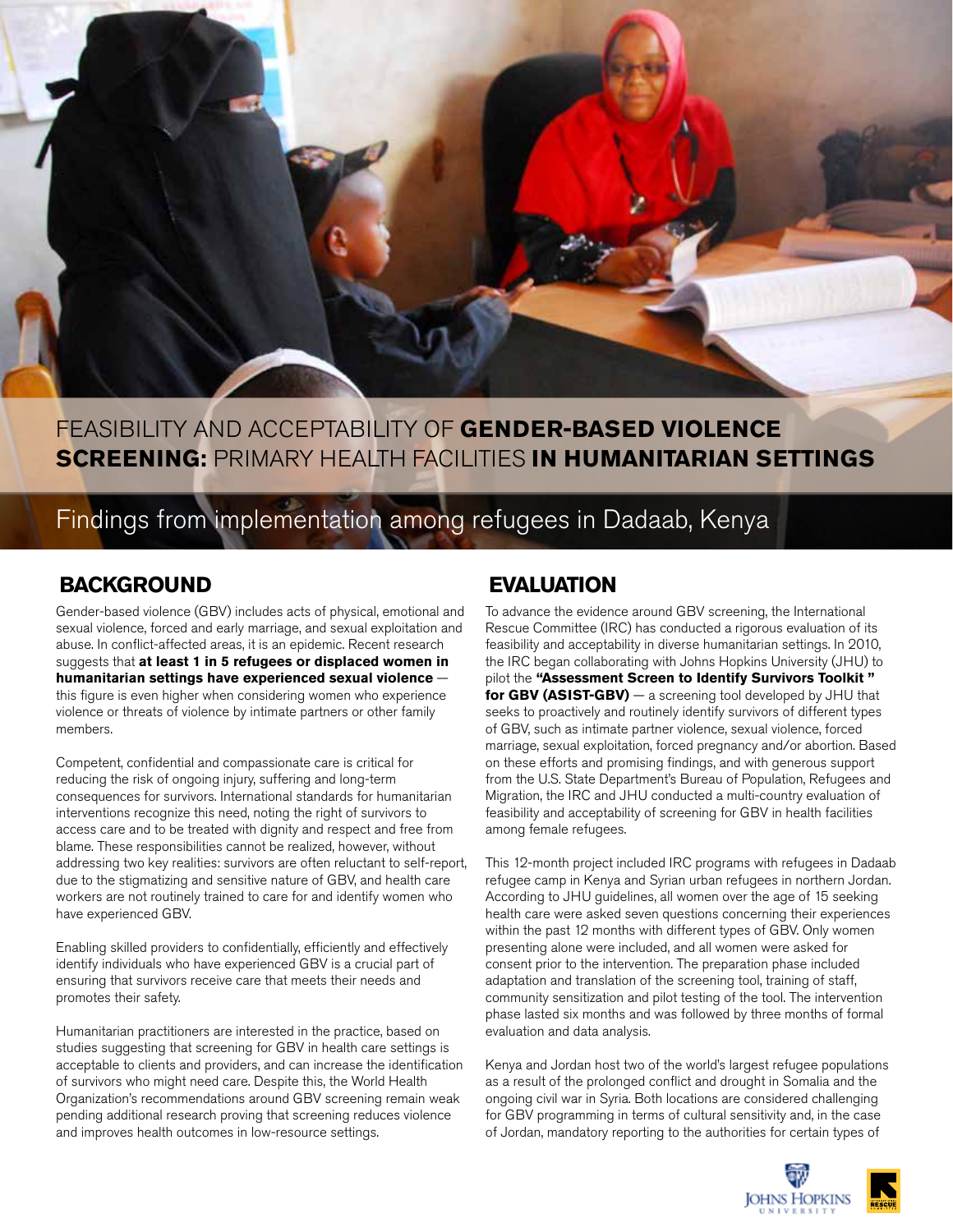

Photo by L. Ongoro /The IRC

GBV. Due to programmatic challenges that were not directly linked to the screening intervention, Jordan withdrew from the evaluation study at an early stage. The findings below are therefore based on research conducted in Dadaab, Kenya, and bolstered by implementation and program experiences from other humanitarian contexts including South Sudan and DRC. The recommendations have applicability for health programs operating in similar low-resource settings that serve refugee or crisis-affected populations.

### Successes

The project produced several positive outcomes as evidenced by an increase in GBV cases identified and referred, as well as favorable feedback from clients and providers. Overall, the number of referred cases of GBV to the support center rose significantly during the intervention period. This increase was partly due to women who presented as a direct result of the GBV screening as well as a general increase in referrals from health facilities.

In addition to receiving improved access to care, women also demonstrated greater willingness to report GBV cases and began speaking openly about GBV with providers and referring cases involving acquaintances, such as family members and neighbors. This increased comfort was also shared by providers, who not only felt that they could speak more freely with patients about different forms of GBV, but expressed a desire to take on more responsibility for providing care for GBV. This change in attitude was supported — and facilitated — by greater collaboration and communication between different program sectors, improving the overall referral pathway.

Both providers and women provided key insight and opportunities that significantly improved the IRC's overall approach to screening. Though screening was initially time-consuming, it was decreased to two to three minutes by conducting group sessions on general GBV awareness — which women deemed acceptable — prior to obtaining individual consent. Furthermore, our initial assumptions about the individuals best placed to carry out the screening were proven wrong. We initially hypothesized that nurses, midwives and clinical officers should carry out the screening but found that, in spite of concerns raised by some providers, women trusted refugee staff members who also spoke the local language. All staff members received additional training on the importance of confidentiality and privacy before taskshifting was executed.

### Challenges

While our screening resulted in the encouraging trends noted above, the full potential of our reach and impact were challenged by limitations concerning staff, structure and immediate availability of follow-up services. It was found that health facilities were often ill-equipped to provide private spaces where the screening could take place, which is one of the prerequisites for GBV screening. Options were often limited to shared consultation rooms or open-air consultations due to uncomfortably hot climates indoor, resulting in fewer women being screened.

Conducting the screening also resulted in an increased workload for staff operating in an already overworked environment, where the provider-to-patient ratio more than doubles the standards set by the Sphere guidelines. As a result, though the numbers of women screened increased every month, it still reflected a lower percentage of women screened than expected.

The high workload continued to negatively impact providers' ability to respond to the needs of women even after the initial screening. A considerable number of women who did not screen positive for GBV within the past 12 months still expressed a need for psychosocial support. For some women, the assault(s) may have happened prior to that period, or have included types of assault that are not based on gender. Case managers struggled to meet the needs and expectations of these clients due to their already overstretched capacity.

Even after the screening, operational barriers limited our ability to fully meet the needs of survivors. Psychosocial support and case management was not immediately available in the health facilities and women either had to walk to the support center or wait for ambulance referral. As a result, women often chose to postpone referrals due to other pressing responsibilities, such as household chores.

Providers need to be equipped to deal with the reactions from women during and after the screening. For a woman to be screened positive doesn't necessarily mean that she identifies herself as a survivor. She could have sufficient support and coping mechanisms in place to deal with the situation and in some cases, such as marital rape and forced pregnancy, the types of GBV that were screened for may not have been considered abusive according to cultural/religious perceptions. Providers need to address this in a respectful manner.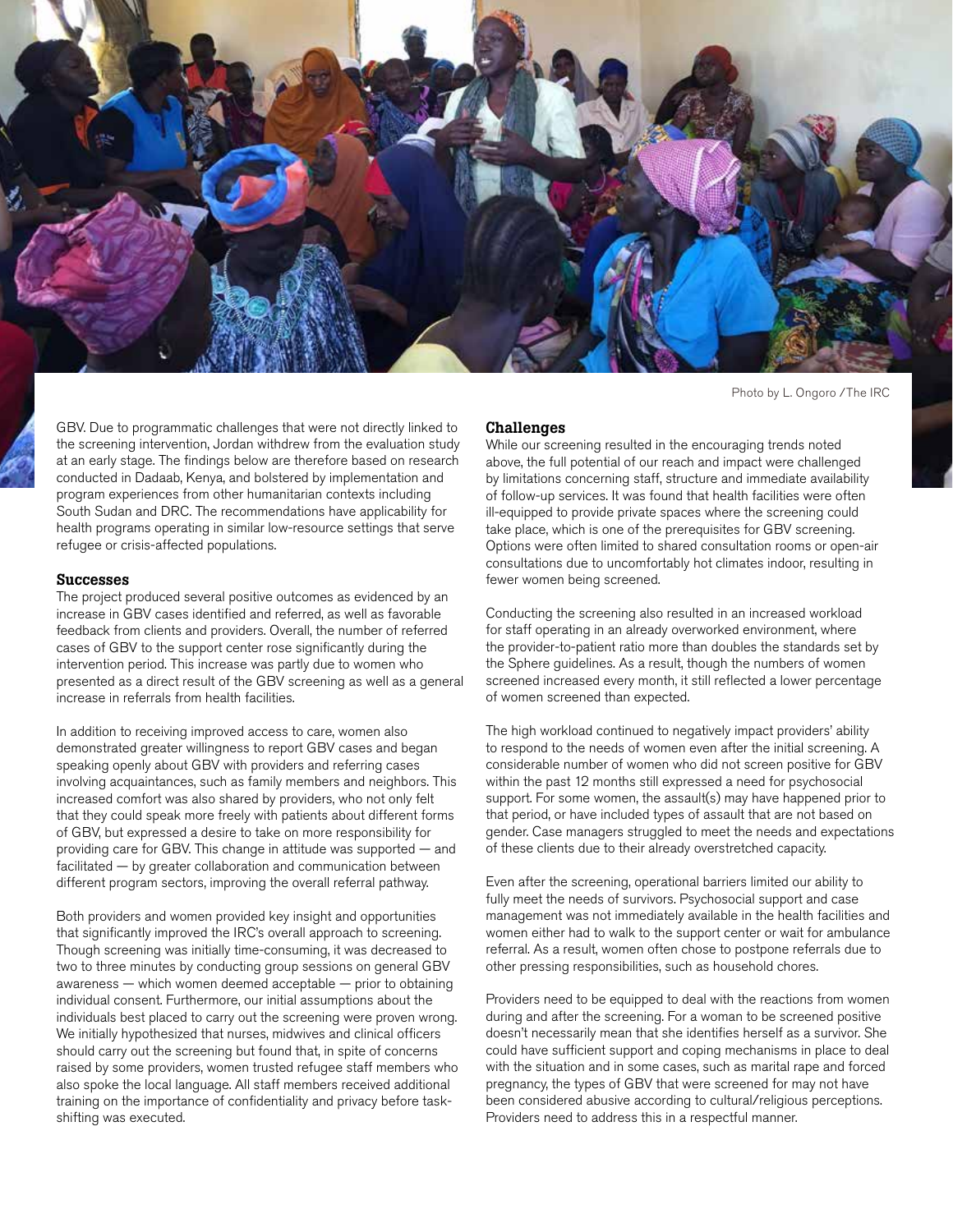# **Women in general were positive towards the screening intervention:**

Willing or very willing to participate in screening Accepted providers' questions about GBV

Had good experience with screening



- intervention.
- **• 2.5%** (213/8,369) of women screened were identified as a survivor of at least one type of GBV within the past 12 months during the intervention period.
- The health facilities increased GBV referrals by **241%** (58 vs. 17) compared to the same period the previous year.
- Women referred from the health facilities accounted for **25%**  (58/243) of the women seen in the Support Center.
- **• 57%** (33/58) of those presented as a direct result of the screening intervention.

# **213 women reported 369 different incidents of GBV, as follows:**



# Recommendations

- Establish plans for addressing staff increase and workload. As mentioned in ASIST-GBV guidelines, screening will lead to an increase of survivors reporting for GBV response services, which will impact not only the health sector carrying out the intervention, but all sectors involved.
- Select locations according to predefined eligibility criteria. The criteria that must be considered include availability of staff members trained in clinical care for sexual assault survivors (CCSAS), the availability of private consultation rooms, quality referral services and the ability to ensure confidentiality according the ASIST-GBV guidelines.
- Conduct community sensitization prior to implementing screening for GBV. These activities should provide information about the intervention, to raise awareness about the importance of timely reporting and confront taboos. These efforts are more effective by involving women's and men's groups and community and religious leaders.
- Carefully adapt the screening tool to take into account local cultural and religious considerations. It is essential to pilot the tool among providers and patients prior to implementation.
- Properly assess clinic staff in order to identify who is best placed to screen prior to implementation. Considerations may include language, sex, workload and role.
- Allocate resources specifically to the screening intervention. While it is important to integrate screening into the health facility visit, it is critical that providers take ownership. Responsibilities should be integrated into job descriptions and project outputs.
- Provide technical support in the initial phase for training and evaluation. A dedicated person needs to be appointed to continuously support screening activities, do follow-up trainings, ensure cross-sector communication and address challenges.

Position GBV officers and psychosocial counselors in the health posts or in the immediate vicinity. Women shoulder many family and community responsibilities and often don't have the option of taking more time out of their day to follow up on referrals after being screened.

# Conclusion

Based on evaluation findings and experiences from our GBV screening interventions, the IRC strongly believes that GBV screening is an effective way for health providers in humanitarian settings to assist survivors of GBV. We find that, with the appropriate measures taken and prerequisites met, GBV screening by health providers has the potential to 1) create a confidential environment where survivors can speak openly about their experiences with GBV, 2) ensure competent care and referrals based on individual needs and wishes of survivors, and 3) increase community awareness about GBV issues, thereby reducing stigma and improving attitudes.

Our experience also highlights that, like any other program that involves women's sexual and reproductive health and rights, screening for GBV needs to be addressed appropriately. The design and implementation should be based on proper assessments in terms of culture, religion, gender norms and attitudes of clients, as well as providers.

Documenting direct links between improved health outcomes, reduced violence against women and screening for GBV is challenging. We recommend that future research efforts and resources be focused on measuring whether screening for GBV leads to increased knowledge of available resources/services and that women who screen positive and receive comprehensive services feel supported and safe.